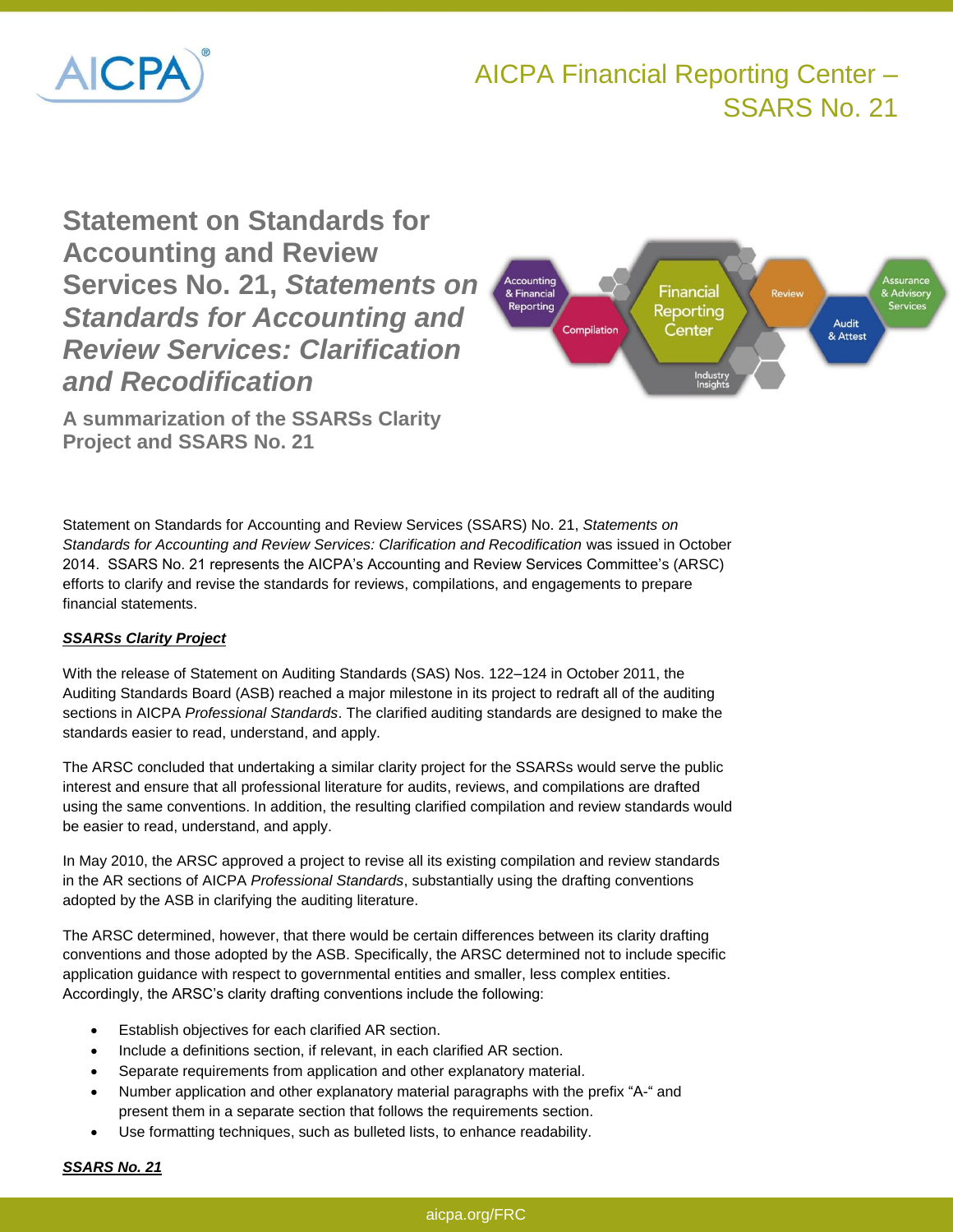In addition to clarifying the standards, SSARS No. 21 includes significant revisions that affect the standards for accountants in public practice who prepare financial statements for their clients. This standard is effective for reviews, compilations, and engagements to prepare financial statements for financial statements for periods ending on or after December 15, 2015. Early implementation is permitted.

SSARS No. 21 is structured as follows:

Section 60, *General Principles for Engagements Performed in Accordance With Statements on Standards for Accounting and Review Services*— Provides general principles for SSARSs engagements.

Section 70, *Preparation of Financial Statements*— Provides requirements and guidance to an accountant who is engaged to prepare financial statements for an entity but not engaged to perform a compilation, review, or audit with respect to those financial statements.

Section 80, *Compilation Engagements*— Provides requirements and guidance to an accountant when engaged to perform a compilation engagement on financial statements

Section 90, *Review of Financial Statements*—provides requirements and guidance to an accountant when engaged to review financial statements

The sections of SSARS No. 21 will be codified in AICPA *Professional Standards* as AR-C sections using the same section numbers as SSARS No. 21. For example, section 90 of SSARS No. 21 will be codified in the AICPA *Professional Standards* as AR-C section 90, *Review of Financial Statements*. The pre-clarified AR sections will remain in *Professional Standards* until the clarified standards are fully effective.

## **Section 60—***General Principles for Engagements Performed in Accordance With Statements on Standards for Accounting and Review Services*

Section 60 of SSARS No. 21 replaces AR section 60, *Framework for Performing and Reporting on Compilation and Review Engagements* (AICPA, *Professional Standards*), and provides general principles for engagements performed in accordance with SSARSs. Section 60 is intended to help accountants better understand their professional responsibilities when performing engagements in accordance with SSARSs.

An accountant engaged to perform a review, a compilation, or an engagement to prepare financial statements is required to adhere to the requirements in section 60 as well as the requirements in the appropriate engagement section.

Section 60 includes requirements and guidance on the following:

- Ethical requirements
- Professional judgment
- Conduct of the engagement in accordance with SSARSs
- Engagement level quality control
- Acceptance and continuance of client relationships and engagements

## *Requirement to Obtain a Signed Engagement Letter*

The accountant is required to agree upon the terms of the engagement for all SSARSs engagements with management or those charged with governance, as appropriate. The agreed-upon terms of the engagement should be documented in an engagement letter or other suitable form of written agreement. The engagement letter or other suitable form of written agreement should be signed by the accountant or the accountant's firm and management or those charged with governance. The requirement that management sign the engagement letter is intended to better ensure that management has read the letter and understands the terms of the engagement.

#### **Section 70—***Preparation of Financial Statements*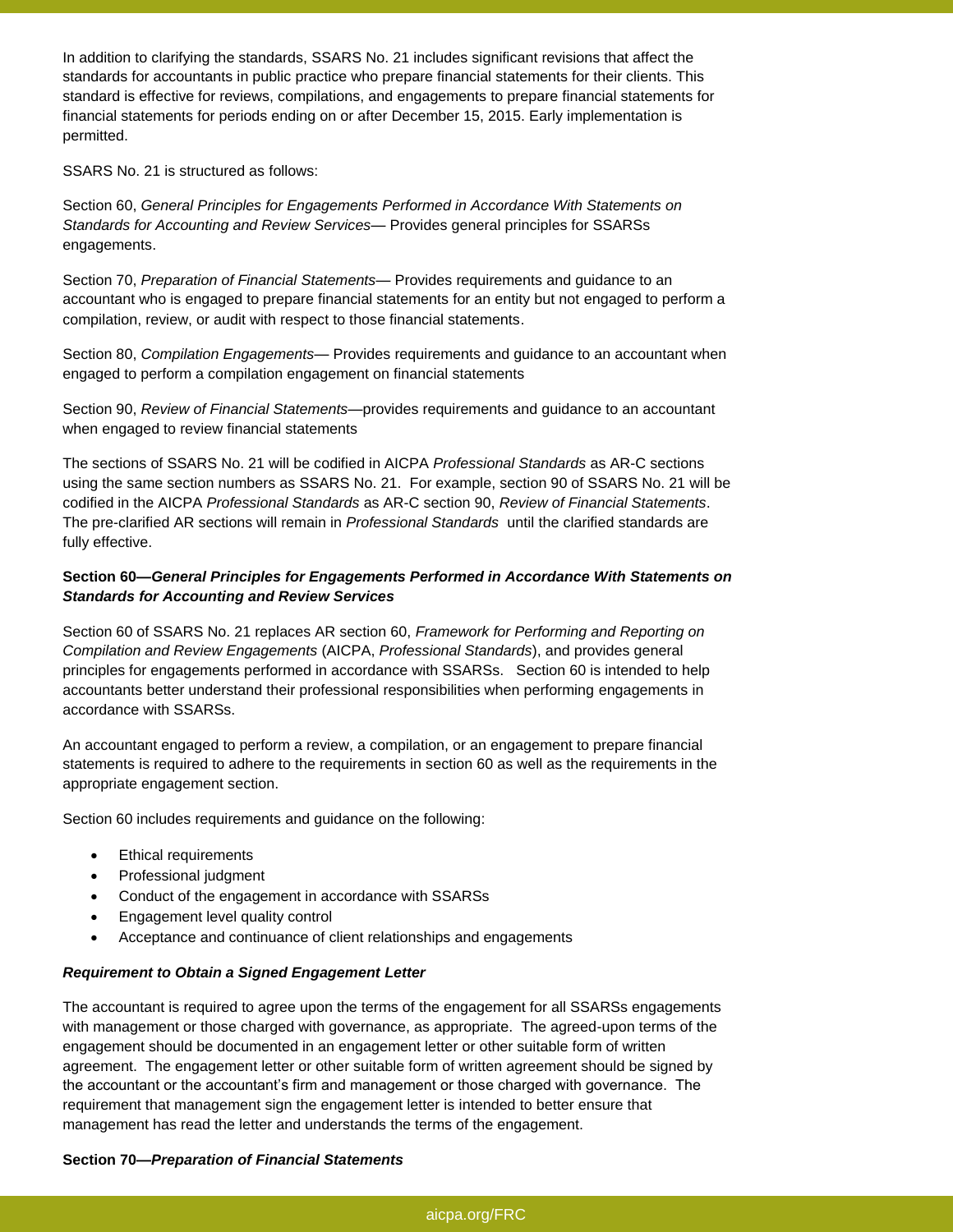Section 70 of SSARS No. 21 applies when an accountant in public practice is engaged to prepare financial statements but is not engaged to perform an audit, review, or a compilation on those financial statements. The section does not apply in situations in which the accountant is not in public practice. An engagement to prepare financial statements is a nonattest service; therefore, the accountant is not required to make a determination regarding independence from the entity.

A report is not required—even when financial statements are expected to be used by or presented to a third party. To ensure that users can readily identify that the accountant is not providing any assurance on the financial statements, the accountant should include a statement on each page of the financial statements indicating, at a minimum, that "no assurance is provided" on the financial statements. The accountant's name need not be included in the statement. Software vendors are already working to include the legend in the accounting software.

If the accountant is unable to include a statement on each page of the financial statements, the accountant is required to either

- issue a disclaimer that makes clear that no assurance is provided on the financial statements or
- perform a compilation engagement in accordance with section 80 of SSARS No. 21.

The determination about whether the accountant has been engaged to prepare financial statements or merely assist in preparing financial statements (which is a bookkeeping service not subject to SSARSs) is based on the services the client requests the accountant to perform and requires the accountant to apply professional judgment. The following table provides examples of services that the accountant may be engaged to perform and notes whether section 70 of SSARS No. 21 would apply. The table is not intended to be all inclusive and professional judgment still needs to be applied.

| <b>Examples of Services for</b><br><b>Examples of Accountant</b><br><b>Services for Which Section</b><br><b>Which Section 70 Applies</b><br><b>70 Does Not Apply</b><br>Preparing financial statements prior to audit or<br>Preparing financial statements when the accountant is<br>review by another accountant<br>engaged to perform an audit, review, or compilation of |
|-----------------------------------------------------------------------------------------------------------------------------------------------------------------------------------------------------------------------------------------------------------------------------------------------------------------------------------------------------------------------------|
|                                                                                                                                                                                                                                                                                                                                                                             |
|                                                                                                                                                                                                                                                                                                                                                                             |
|                                                                                                                                                                                                                                                                                                                                                                             |
|                                                                                                                                                                                                                                                                                                                                                                             |
|                                                                                                                                                                                                                                                                                                                                                                             |
|                                                                                                                                                                                                                                                                                                                                                                             |
|                                                                                                                                                                                                                                                                                                                                                                             |
| such financial statements                                                                                                                                                                                                                                                                                                                                                   |
|                                                                                                                                                                                                                                                                                                                                                                             |
| Preparing financial statements that are not expected                                                                                                                                                                                                                                                                                                                        |
| to be used by a third party (management-use only                                                                                                                                                                                                                                                                                                                            |
| financial statements)                                                                                                                                                                                                                                                                                                                                                       |
|                                                                                                                                                                                                                                                                                                                                                                             |
| Preparing financial statements solely for submission                                                                                                                                                                                                                                                                                                                        |
| to taxing authorities                                                                                                                                                                                                                                                                                                                                                       |
|                                                                                                                                                                                                                                                                                                                                                                             |
| Preparing personal financial statements for inclusion                                                                                                                                                                                                                                                                                                                       |
| in written personal financial plans prepared by the                                                                                                                                                                                                                                                                                                                         |
| accountant                                                                                                                                                                                                                                                                                                                                                                  |
|                                                                                                                                                                                                                                                                                                                                                                             |
| Preparing financial statements in conjunction with                                                                                                                                                                                                                                                                                                                          |
| litigation services that involve pending or potential                                                                                                                                                                                                                                                                                                                       |
|                                                                                                                                                                                                                                                                                                                                                                             |
| legal or regulatory proceedings                                                                                                                                                                                                                                                                                                                                             |
|                                                                                                                                                                                                                                                                                                                                                                             |
| Preparing financial statements in conjunction with                                                                                                                                                                                                                                                                                                                          |
| business valuation services                                                                                                                                                                                                                                                                                                                                                 |
|                                                                                                                                                                                                                                                                                                                                                                             |
| Maintaining depreciation schedules                                                                                                                                                                                                                                                                                                                                          |
|                                                                                                                                                                                                                                                                                                                                                                             |
| Preparing or proposing certain adjustments, such as                                                                                                                                                                                                                                                                                                                         |
| those<br>applicable<br>deferred<br>to<br>income<br>taxes,                                                                                                                                                                                                                                                                                                                   |
| depreciation, or leases                                                                                                                                                                                                                                                                                                                                                     |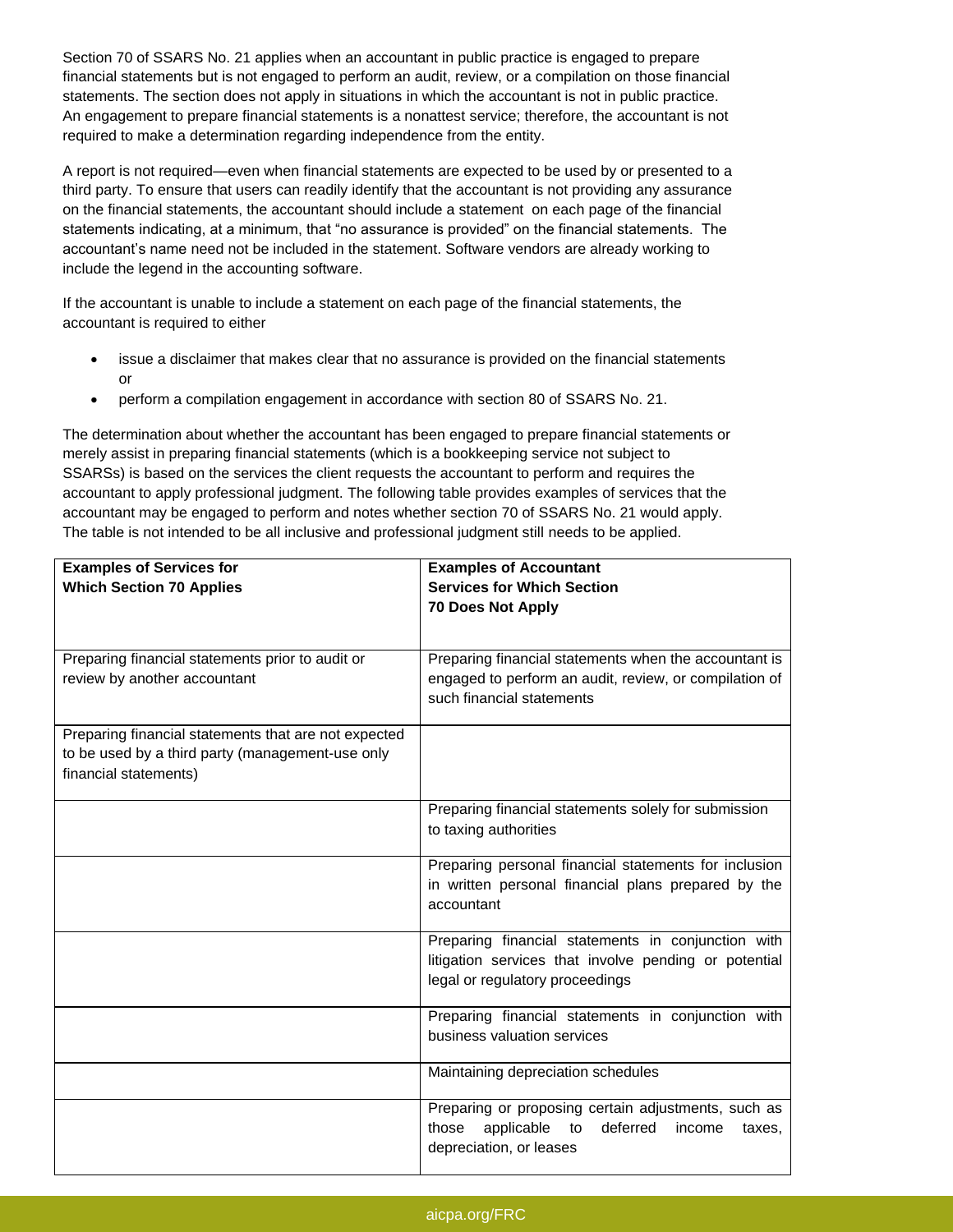| Preparing a single financial statement, such as a    | Drafting financial statement notes                 |
|------------------------------------------------------|----------------------------------------------------|
| balance sheet or financial<br>with<br>statements     |                                                    |
| substantially all disclosures omitted                |                                                    |
|                                                      |                                                    |
| Using the information in a general ledger to prepare | Entering general ledger transactions or processing |
| financial statements outside of an accounting        | payments (general bookkeeping) in an accounting    |
| software system                                      | software system                                    |
|                                                      |                                                    |

### **Section 80—***Compilation Engagements*

Section 80 of SSARS No. 21 modifies the applicability of the compilation literature. Pre-clarity AR section 80, *Compilation of Financial Statements* (AICPA, *Professional Standards)* applies when an accountant is either

- engaged to report on compiled financial statements or
- *submits* financial statements to the client or to third parties.

Submission is defined as "prepares and presents." Section 80 of SSARS No. 21 eliminates the need for the accountant to determine who prepared the financial statements by eliminating the submission requirement and making the compilation literature apply when the accountant is *engaged* to perform a compilation service.

The primary changes in the compilation literature include the following:

- A report is now required for all compilation engagements
	- It is no longer necessary to have the non-reporting exception that was previously afforded for financial statements that were prepared and presented by an accountant to management that were not intended for third party use. Such engagements will be covered by section 70.
- The compilation report is now streamlined to differentiate from assurance (review and audit) reports consisting of one paragraph with no headings.
- Additional paragraphs are required when
	- the financial statements are prepared in accordance with a special purpose framework.
	- management elects to omit substantially all disclosures required by the applicable financial reporting framework.
	- when the accountant's independence is impaired.
	- there is a known departure from the applicable financial reporting framework.
	- supplementary information accompanies the financial statements and the accountant's compilation report thereon.

## **Section 90—***Review of Financial Statements*

Section 90 of SSARS No. 21 is primarily a clarity redraft of the pre-clarity review literature with very few changes.

SSARS No. 21 does make clear that section 90 may be applied to historical financial information other than historical financial statements, such as specified elements, accounts, or items of a financial statement; supplementary information; required supplementary information; and financial information included in a tax return.

The accountant's review report will look different as SSARS No. 21 requires the use of headings in the report. The accountant is also required to name the city and state of the issuing office. The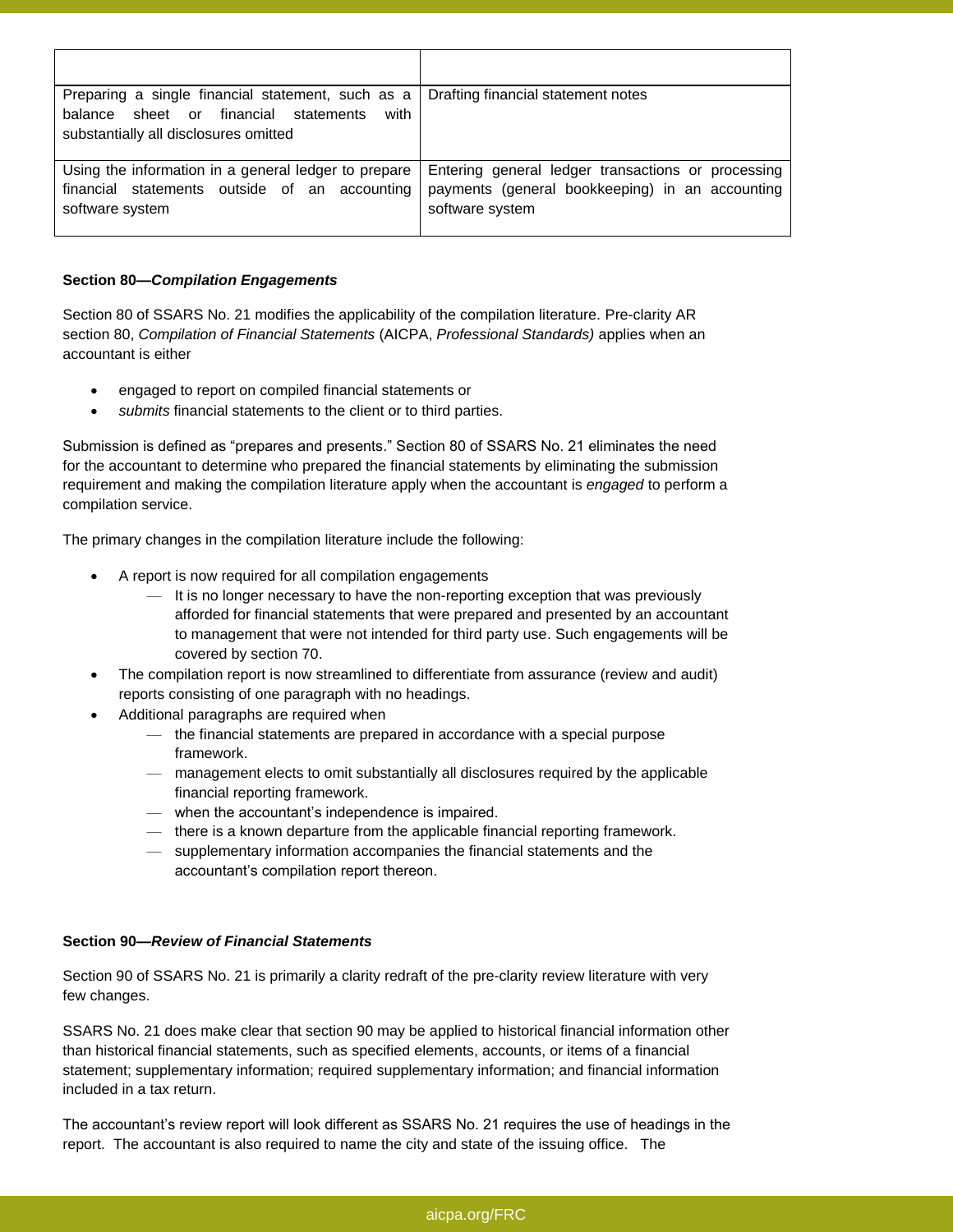requirement will be met if the accountant's review report is presented on the accountant's letterhead and the letterhead contains the city and state of the issuing office.

Although pre-clarity AR section 90, *Review of Financial Statements* (AICPA, *Professional Standards*), states that emphasis paragraphs are never required, section 90 of SSARS No. 21 requires the accountant to include an emphasis-of-matter or other-matter paragraph in the accountant's review report relating to the following matters:

- Financial statements prepared in accordance with a special purpose framework
- A changed reference to a departure from the applicable financial reporting framework when reporting on comparative financial statements
- Reporting on comparative financial statements when the prior period is audited
- Reporting a known departure from the applicable financial reporting framework that is material to the financial statements
- Reporting when management revises financial statements for a subsequently discovered fact that became known to the accountant after the report release date and the accountant's review report on the revised financial statements differs from the accountant's review report on the original financial statements
- Supplementary information that accompanies reviewed financial statements and the accountant's review report thereon
- Required supplementary information

Section 90 of SSARS No. 21 introduces the requirement that the accountant include an other-matter paragraph in the accountant's review report when the accountant considers it necessary to communicate a matter other than those that are presented or disclosed in the financial statements that, in the accountant's professional judgment, is relevant to the users' understanding of the review, the accountant's responsibilities, or the accountant's review report.

In addition, section 90 of SSARS No. 21 requires the accountant to include an emphasis-of-matter paragraph in the accountant's review report when the accountant considers it necessary to draw users' attention to a matter appropriately presented or disclosed in the financial statements that, in the accountant's professional judgment, is of such importance that it is fundamental to the user's understanding of the financial statements, provided that the accountant does not believe that the financial statements may be materially misstated.

If the accountant expects to include an emphasis-of-matter or other-matter paragraph in the accountant's review report, section 90 of SSARS No. 21 requires the accountant to communicate with management regarding this expectation and the proposed wording of this paragraph.

## **Pre-clarity AR Sections**

SSARS No. 21 will supersede all pre-clarity AR sections in AICPA *Professional Standards*, with the exception of AR section 120, *Compilation of Pro Forma Financial Information* (AICPA*, Professional Standards*). AR section 120 will be superseded by an additional clarity SSARS at a future date.

## *Other Helpful Information and Resources*

The AICPA Audit & Attest Standards Team maintains a web page dedicated to the ARSC Clarity Project, which contains valuable implementation resources for SSARS No. 21. The web page is available at <http://www.aicpa.org/SSARSClarity>. The web page will be updated frequently so, please check back often.

Additionally, AICPA Risk Alert *Developments in Review, Compilation, and Financial Statement Preparation Engagements—2014/15* serves as a valuable information resource and is available from the AICPA store at <http://www.cpa2biz.com/ssars21>.

Also, the AICPA Accounting and Auditing Technical Hotline is available for any questions that you may have. You can reach the Hotline at 877.242.7212, via e-mail at techinguiry@aicpa.org, and on the web at <http://www.aicpa.org/Research/TechnicalHotline/Pages/TechnicalHotline.aspx>